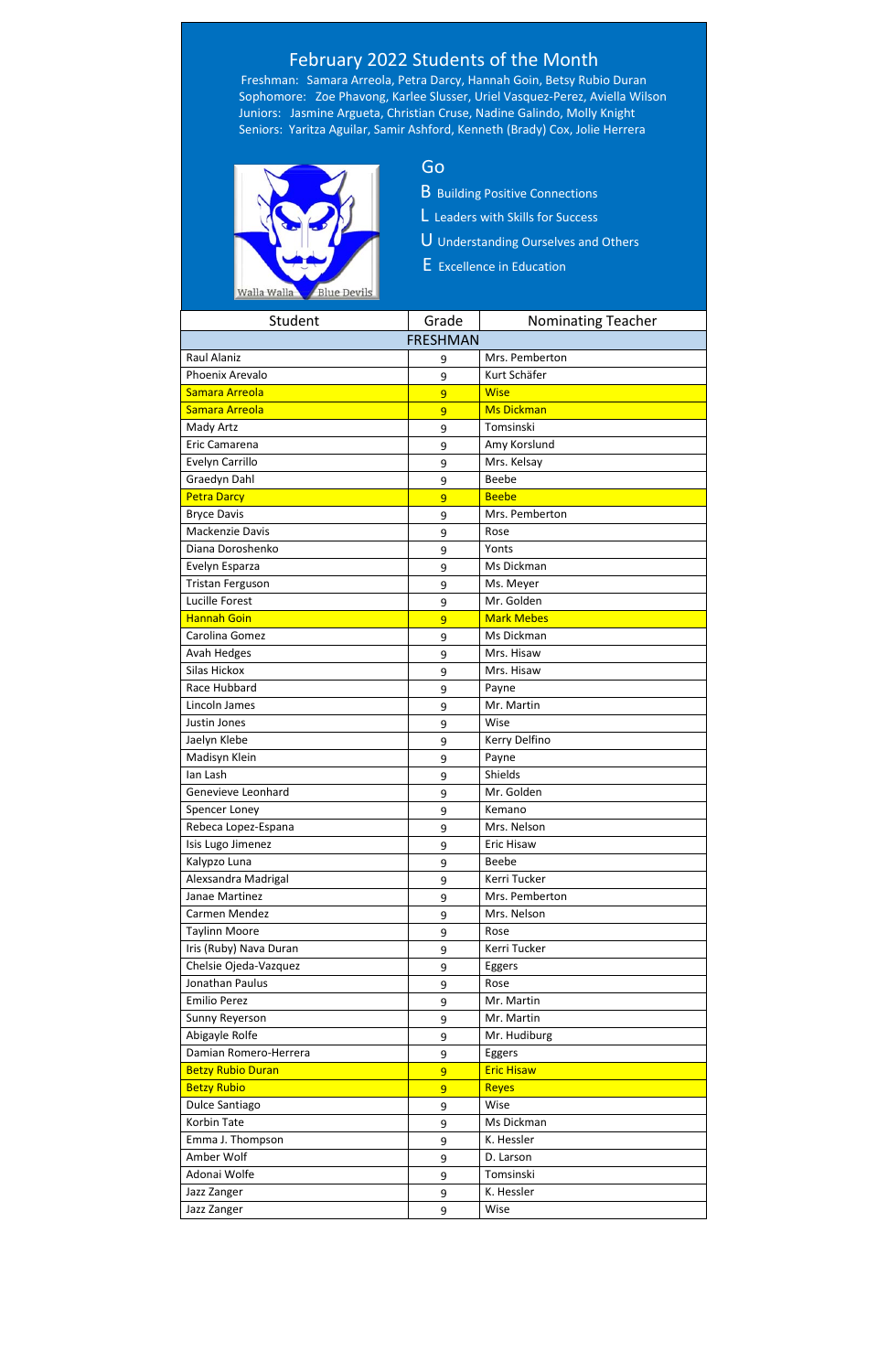| <b>SOPHOMORES</b>              |        |                     |  |  |
|--------------------------------|--------|---------------------|--|--|
| <b>Maddox Anderson</b>         | 10     | Mrs. Nelson         |  |  |
| <b>Maddox Anderson</b>         | 10     | Ms. Mouat           |  |  |
| Simon Anderson                 | 10     | Rose                |  |  |
| Daniel Arias-Castillo          | 10     | Mrs. Cassetto       |  |  |
| Stella Billingsley             | 10     | Magnaghi            |  |  |
| Chloe Busch                    | 10     | Mr. Hudiburg        |  |  |
| <b>Hunter Childers</b>         | 10     | Payne               |  |  |
| Zarai Cortez                   | 10     | Payne               |  |  |
| Zarai Cortez                   | 10     | Beebe               |  |  |
| Ivan Cuellar                   | 10     | Shields             |  |  |
| Johnny Diaz                    | 10     | Magnaghi            |  |  |
| Liana Eaton                    | 10     | Mr. Martin          |  |  |
| Kaela Eckel                    | 10     | Magnaghi            |  |  |
| Alan Feria Vasquez             | 10     | Yonts               |  |  |
| Kevin Feria Vasquez            | 10     | Yonts               |  |  |
| Anna-Sofia Foster              | 10     | Mr. Martin          |  |  |
| Zechariah Frierson             | 10     | Kurt Schäfer        |  |  |
| <b>Christian Garcia Dedios</b> | 10     | Wise                |  |  |
| Kylee Garcia                   | 10     | Ms. Hart            |  |  |
| Kyler Garcia                   | 10     | Magnaghi            |  |  |
| Zuzim Garcia                   | 10     | Reyes               |  |  |
| Kali Gerber                    | 10     | Kerry Delfino       |  |  |
| <b>Tova Hensley</b>            | 10     | Mr. Martin          |  |  |
| Jalen Herrera                  | 10     | Mrs. Wegner         |  |  |
| Karina Herrera                 | 10     | Wise                |  |  |
| Brooklyn Hinnenkamp            | 10     | <b>Kerri Tucker</b> |  |  |
| Kyler Hoffman                  | 10     | <b>Taylor Hunt</b>  |  |  |
| Hayden Hughes                  | 10     | Mrs. Foster         |  |  |
| Keegan Isenhower               | 10     | Magnaghi            |  |  |
| Anita Johnson                  | 10     | Beebe               |  |  |
| Clara Johnson                  | 10     | Mrs. Hisaw          |  |  |
| Darin Lopez                    | 10     | Payne               |  |  |
| Luz Lopez                      | 10     | Lori Dohe           |  |  |
| Carly Martin                   | 10     | Mr. Hudiburg        |  |  |
| <b>Adrian Martinez</b>         | 10     | Mr. Hudiburg        |  |  |
| Daniel Martinez Silva          | 10     | Mr. Martin          |  |  |
| Nicholas Matheny               | 10     | Mr. Martin          |  |  |
| Sy Mcguire                     | 10     | Mr. Martin          |  |  |
| Araceli Medina                 | 10     | Ms. Medina          |  |  |
| Elena Morales                  | 10     | Woods               |  |  |
| Paige Morrisette               | 10     | Krystal Ceron       |  |  |
| Paige Morrisette               | 10     | Amy Korslund        |  |  |
| Reese Nicholson                | 10     | Mrs. Wegner         |  |  |
| Reese Nicholson                | 10     | Mrs. Foster         |  |  |
| <b>Zoe Phavong</b>             | 10     | Ms. Meyer           |  |  |
| Paige Prudente                 | 10     | Ms. Hart            |  |  |
| <b>Miles Reese</b>             | 10     | Mr. Golden          |  |  |
| Zane Rupe                      | 10     | Kurt Schäfer        |  |  |
| Makaila Saenz                  | 10     | <b>Bertinelli</b>   |  |  |
| Mike Salazar-Lopez             | 10     | Mrs. Wegner         |  |  |
| Karly Saldana Diaz             | 10     | Wise                |  |  |
| <b>Treyton Sams</b>            | 10     | McHie               |  |  |
| Manny (Manuel) Sanchez         | 10     | Mrs. Klingenberg    |  |  |
| <b>Taylor Schrag</b>           | 10     | <b>Hutchens</b>     |  |  |
| Adriel Segovia-Cruz            | 10     | Wise                |  |  |
| <b>Karlee Slusser</b>          | 10     | <b>Amy Reed</b>     |  |  |
| <b>Matthew Staffen</b>         | 10     | Mrs. Wegner         |  |  |
| <b>Bethany Strong</b>          | 10     | Ms. Mouat           |  |  |
| Lyla Tomczek                   | 10     | Kerry Delfino       |  |  |
| Lynzie Vanpelt                 | 10     | Mr. Martin          |  |  |
| <b>Uriel Vasquez-Perez</b>     | 10     | Ms. Mouat           |  |  |
| <b>Uriel Vasquez</b>           | 10     | <b>Reyes</b>        |  |  |
| Isaiah Velazquez               | 10     | Ms. Hart            |  |  |
| Isaiah Velazquez               | 10     | Kerry Delfino       |  |  |
| Stephania Villegas-Rodriguez   | 10     | Mr. Martin          |  |  |
| <b>Aviella Wilson</b>          | 10     | <b>Mark Mebes</b>   |  |  |
| Marques Woolhouse              | 10     | Bertinelli          |  |  |
| Isabella Zaragoza              | 10     | Ms. Hart            |  |  |
| Alexa Zeidler                  | $10\,$ | Kurt Schäfer        |  |  |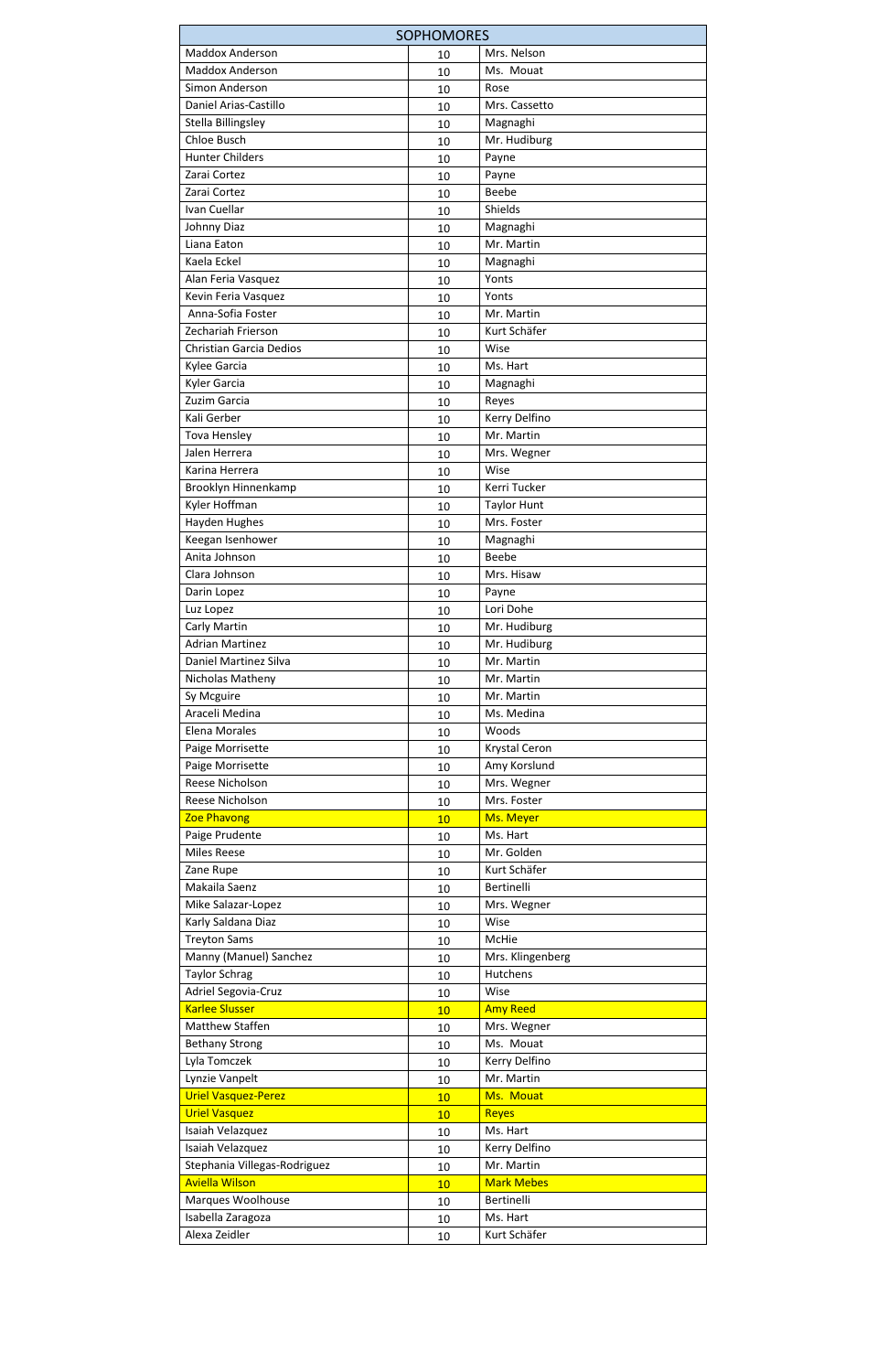| <b>JUNIORS</b>                           |    |                             |  |  |
|------------------------------------------|----|-----------------------------|--|--|
| Victoria Amack                           | 11 | Woolcutt                    |  |  |
| Jasmine Argueta                          | 11 | <b>Reyes</b>                |  |  |
| Montserrat Barajas                       | 11 | Mrs. Kelsay                 |  |  |
| Alejandro Barcenas Miranda               | 11 | Mrs. Kelsay                 |  |  |
| Lauryn Bergevin                          | 11 | <b>Beebe</b>                |  |  |
| Liam Bergevin                            | 11 | Mr. Martin                  |  |  |
| <b>Faith Brown</b>                       | 11 | Woolcutt                    |  |  |
| <b>Bryant Castellanos</b>                | 11 | Mrs. Kelsay                 |  |  |
| Jaime Castellanos                        | 11 | D. Larson                   |  |  |
| Kaiying Chen                             | 11 | Mrs. Kelsay                 |  |  |
| Marcus Christopher                       | 11 | Mr. Martin                  |  |  |
| Jaden Coleman-Hernandez                  | 11 | Mrs. Foster                 |  |  |
| <b>Helen Criss</b>                       | 11 | Greg Lupfer                 |  |  |
| Spencer Crosbie                          | 11 | <b>Andrew Ueckert</b>       |  |  |
| <b>Christian Cruse</b>                   | 11 | <b>Anne Bickelhaupt</b>     |  |  |
| <b>Emanuel Diaz Urueta</b>               | 11 | Mrs. Kelsay                 |  |  |
| <b>Brandon Duran</b>                     | 11 | Mr. Berg                    |  |  |
| <b>Hunter Edwards</b>                    | 11 | <b>Taylor Hunt</b>          |  |  |
| Noah Ellison                             | 11 | Postlewait                  |  |  |
| Daniel Esquivel                          | 11 | Anne Bickelhaupt            |  |  |
| <b>Nadine Galindo</b>                    | 11 | Mrs. Klingenberg            |  |  |
| <b>Nadine Galindo</b>                    | 11 | Mrs. Kelsay                 |  |  |
| Daisy Garcia Pacheco                     | 11 | Mrs. Kelsay                 |  |  |
| Ruby J. Garcia                           | 11 | Mr. Ma                      |  |  |
| Caleb Goin                               | 11 | Postlewait                  |  |  |
| Kimberly Gomez                           | 11 | Ms. Hart                    |  |  |
| Heidi Guzman                             | 11 | Mrs. Kelsay                 |  |  |
| <b>Andrew Hall</b>                       | 11 | Mr. Martin                  |  |  |
| Paige Harvey                             |    | Hutchens                    |  |  |
| Abigayle Hedges                          | 11 | Mr. Martin                  |  |  |
| Yaritza Hernandez                        | 11 | Mrs. Kelsay                 |  |  |
| Lauryn Hobbs                             | 11 | Magnaghi                    |  |  |
| Megan Hua                                | 11 | Magnaghi                    |  |  |
| <b>Balsa Jovovic</b>                     | 11 | Kurt Schäfer                |  |  |
| Raquelle Justice                         | 11 | <b>Mark Mebes</b>           |  |  |
| Summer Kelnhofer                         | 11 | Anne Bickelhaupt            |  |  |
| Ava Kensok                               | 11 | <b>Taylor Hunt</b>          |  |  |
| Kaitlyn King                             | 11 | Mr. Martin                  |  |  |
| <b>Molly Knight</b>                      | 11 | <b>Krystal Ceron</b>        |  |  |
| Christian D. Luna                        | 11 | Mr. Ma                      |  |  |
| Sean Mangels                             | 11 | Kurt Schäfer                |  |  |
| Jordan Mann                              | 11 |                             |  |  |
|                                          | 11 | Mr. Berg                    |  |  |
| <b>Felicity Matson</b><br>Sahalie Newton | 11 | Krystal Ceron<br>Postlewait |  |  |
|                                          | 11 |                             |  |  |
| Jacob Nielson                            | 11 | Mr. Martin                  |  |  |
| Jessie Ocampo                            | 11 | Mrs. Kelsay                 |  |  |
| Jessie Ocampo                            | 11 | Amy Korslund                |  |  |
| Bryan Pena                               | 11 | Ms. Finn                    |  |  |
| <b>Brenna Perry</b>                      | 11 | Marcia Rowland              |  |  |
| <b>Bailey Pierce</b>                     | 11 | Ms. Mouat                   |  |  |
| <b>Kirsten Ramos</b>                     | 11 | Ms. Finn                    |  |  |
| Lupita Ramos                             | 11 | Mrs. Kelsay                 |  |  |
| <b>Isaiah Roberson</b>                   | 11 | Anne Bickelhaupt            |  |  |
| <b>Hector Rodriguez-Campos</b>           | 11 | Mrs. Kelsay                 |  |  |
| Nicholas Shivell                         | 11 | Greg Lupfer                 |  |  |
| Jared Suarez-Fernandez                   | 11 | Mrs. Kelsay                 |  |  |
| Zoe Taylor                               | 11 | Mrs. Cassetto               |  |  |
| Karlye Thomas                            | 11 | Postlewait                  |  |  |
| <b>Brad Tilley</b>                       | 11 | McHie                       |  |  |
| Jefte Vargas                             | 11 | Mrs. Klingenberg            |  |  |
| Jared Wallenda                           | 11 | Ms. Finn                    |  |  |
| Theo Wearstler                           | 11 | Yonts                       |  |  |
| Lily Wylie                               | 11 | Magnaghi                    |  |  |